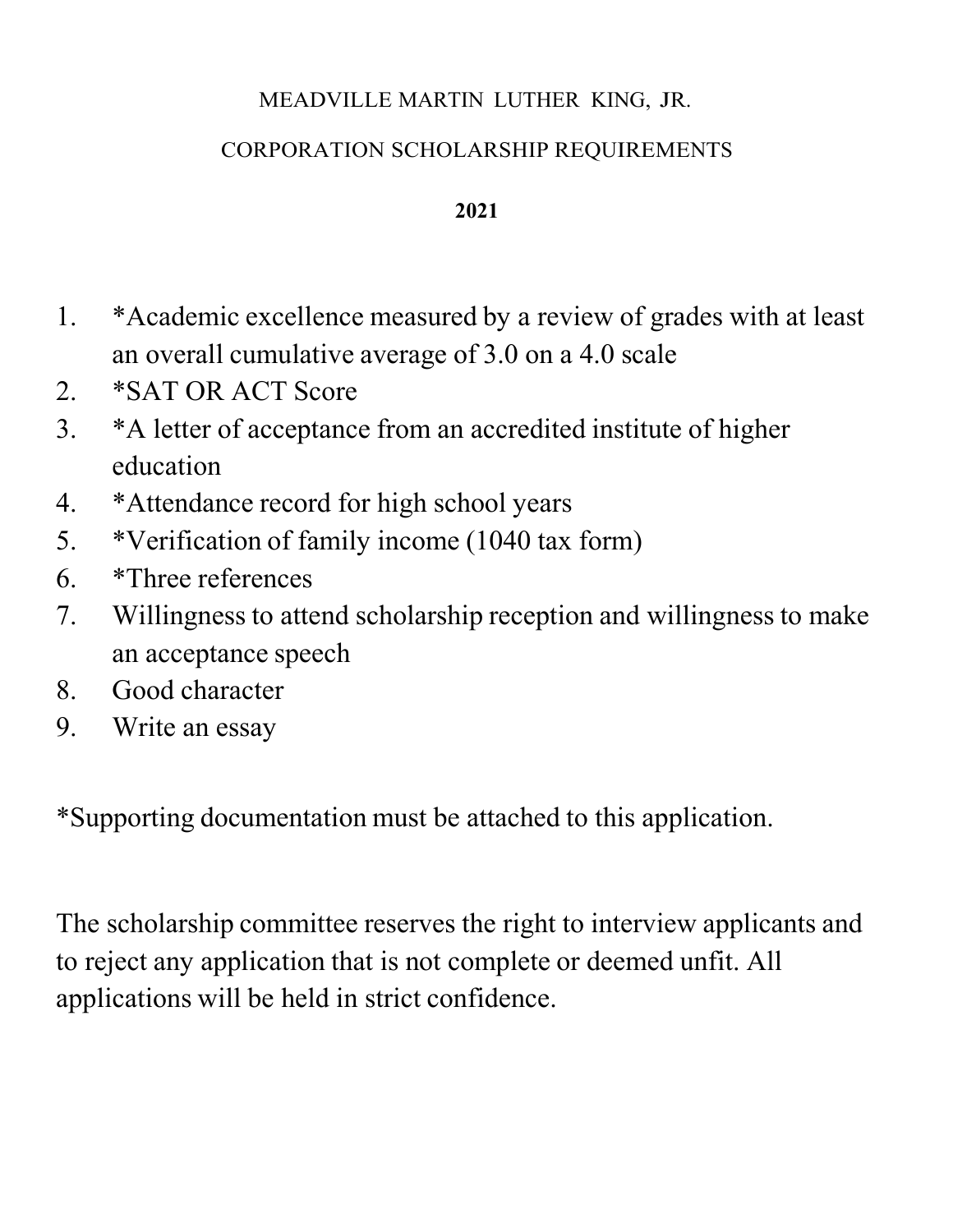## MEADVILLE MARTIN LUTHER KING, JR. CORPORATION SCHOLARSHIP APPLICATION

#### **2021**

This application and required documentation must be properly completed. APPLICATIONS MUST BE SUBMITTED TO THE GUIDANCE COUNSELOR OR TO THE SCHOLARSHIP COMMITTEE BY MONDAY, APRIL 13, 2021.

| Please type or print legibly.                                                                           |  |  |  |  |  |
|---------------------------------------------------------------------------------------------------------|--|--|--|--|--|
|                                                                                                         |  |  |  |  |  |
|                                                                                                         |  |  |  |  |  |
| <u> 1989 - Johann Stoff, amerikansk politiker (d. 1989)</u>                                             |  |  |  |  |  |
| <u> 1989 - Johann Barn, fransk politik (d. 1989)</u>                                                    |  |  |  |  |  |
|                                                                                                         |  |  |  |  |  |
| Social Security Number: _______________                                                                 |  |  |  |  |  |
|                                                                                                         |  |  |  |  |  |
|                                                                                                         |  |  |  |  |  |
| Family's Total Gross Income: \$________. Provide support.                                               |  |  |  |  |  |
| (Family income should be reflective of the person(s) who claim you for federal income tax<br>purposes.) |  |  |  |  |  |
|                                                                                                         |  |  |  |  |  |
| Date of Anticipated High School Graduation:                                                             |  |  |  |  |  |
| Are you presently employed: _____If so, Where? __________________________________                       |  |  |  |  |  |
| Do you plan to work this summer? _______ If so, Where? _________________________                        |  |  |  |  |  |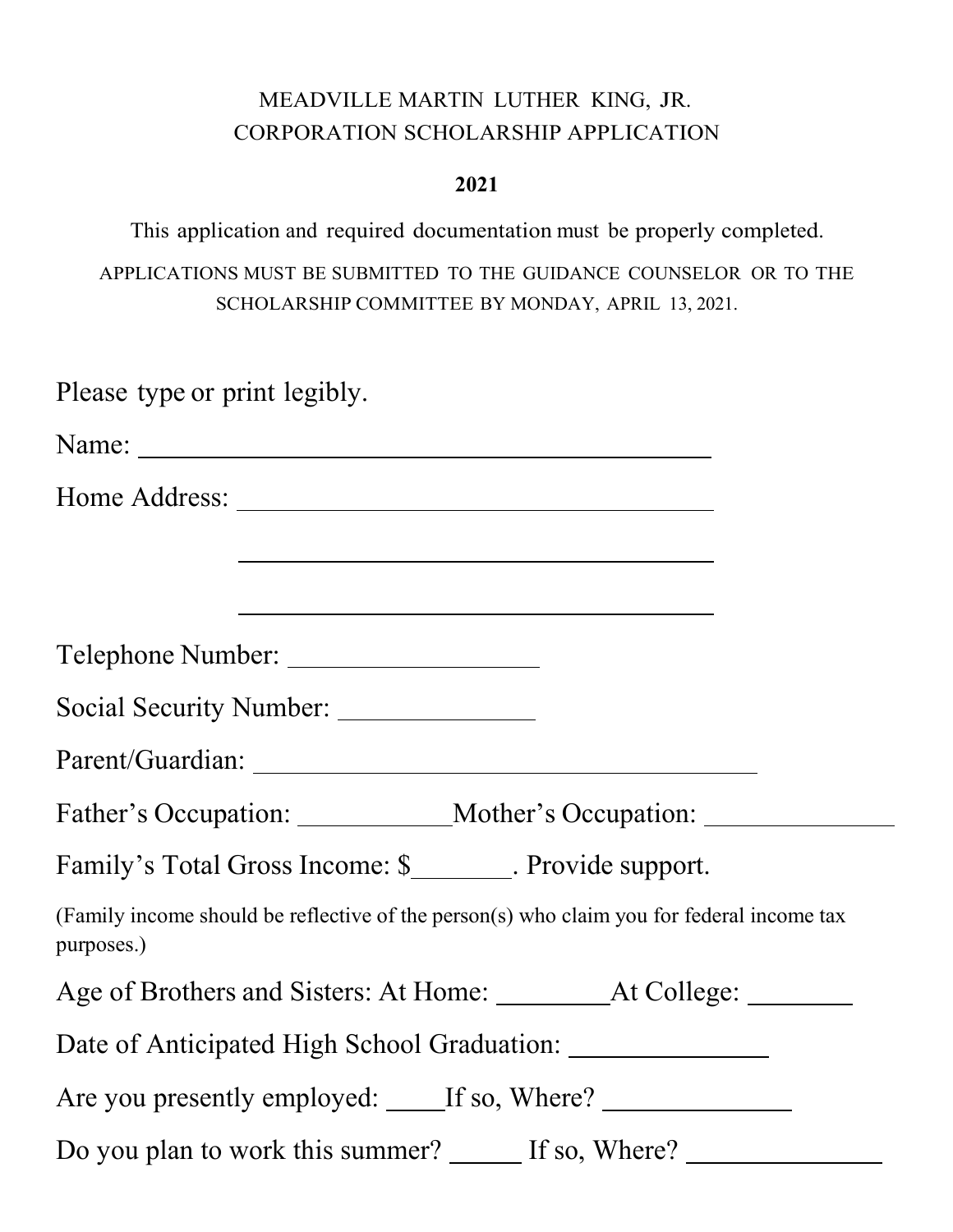#### MEADVILLE MARTIN LUTHER KING, JR. CORPORATION SCHOLARSHIP APPLICATION CONTINUED

List your activities at school, church, community, or state.

Identify years involved and any office held: List any other Honors, Awards or scholarships you have already received:

List three (non-related) references who can attest to your personal character

NAME ADDRESS PHONE OCCUPATION

| ∼      |  |  |  |
|--------|--|--|--|
| ⌒<br>ັ |  |  |  |

I attest that all information provided is accurate to the best of our knowledge.

| Applicant's Signature: |  |
|------------------------|--|
|                        |  |

Parent/ Guardian Signature:

Date of Application: